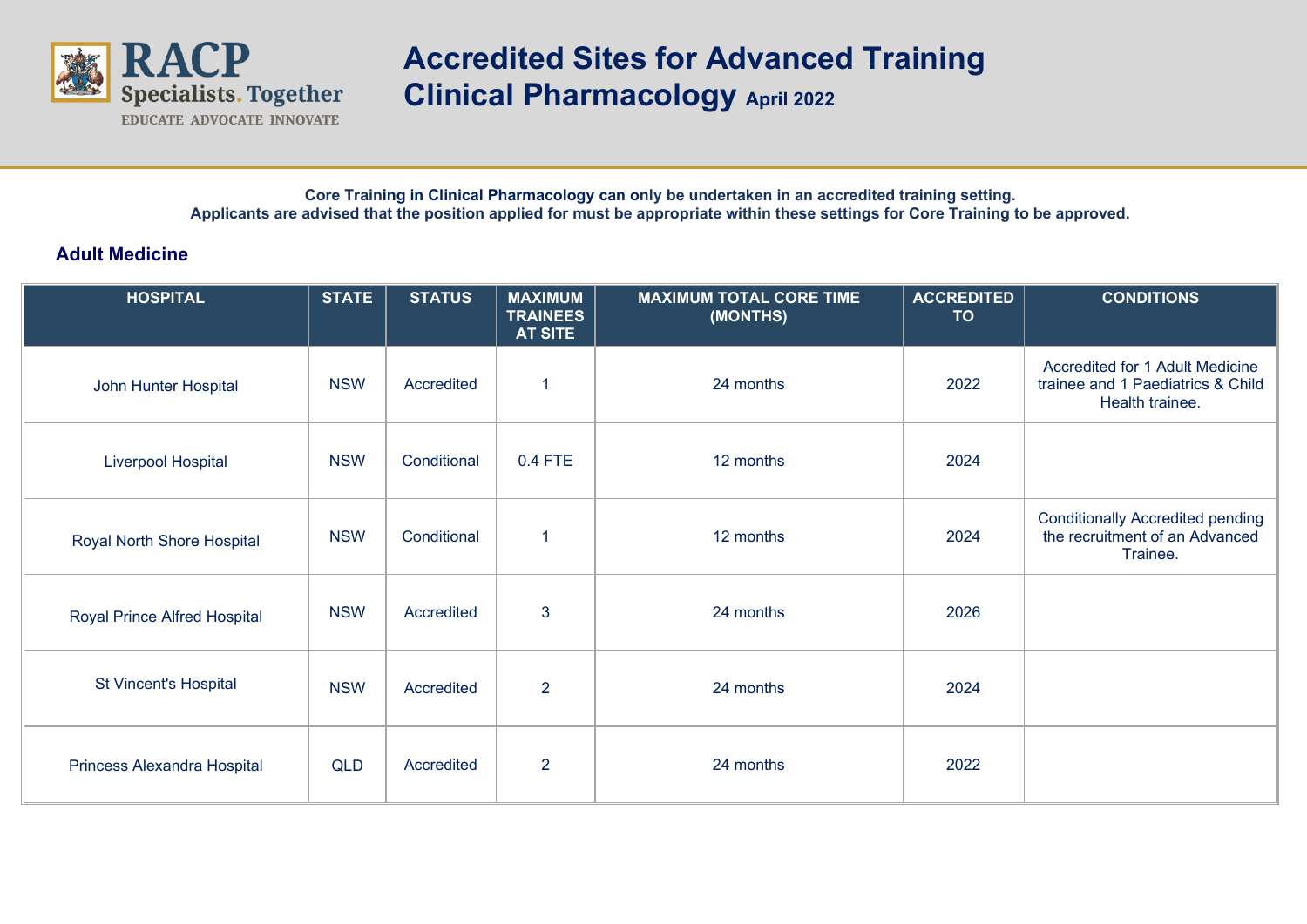| <b>Prince Charles Hospital</b>                      | <b>QLD</b> | Provisional | 1              | 12 months                                                                                                | 2022 |                                                                                                                                                                                                                               |
|-----------------------------------------------------|------------|-------------|----------------|----------------------------------------------------------------------------------------------------------|------|-------------------------------------------------------------------------------------------------------------------------------------------------------------------------------------------------------------------------------|
| <b>Redland Hospital</b>                             | <b>QLD</b> | Conditional | 1              | 6 months                                                                                                 | 2022 | Accredited for a maximum of 12<br>months core training, with the<br>trainee to undertake no more than<br>6 months core training per 12-<br>month period. The remaining 6<br>months will be approved as non-<br>core training. |
| Royal Brisbane and Women's Hospital                 | <b>QLD</b> | Conditional | $\overline{2}$ | 24 months                                                                                                | 2022 | <b>Conditionally Accredited pending</b><br>the recruitment of an Advanced<br>Trainee.                                                                                                                                         |
| <b>Flinders Medical Centre</b>                      | <b>SA</b>  | Accredited  | $\overline{2}$ | 24 months                                                                                                | 2025 |                                                                                                                                                                                                                               |
| The Central Adelaide Local Health<br><b>Network</b> | <b>SA</b>  | Conditional | $\overline{3}$ | 24 months with Therapeutic Drug<br>Management (TDM) and toxicology<br>12 months without TDM & toxicology | 2024 | Includes Hampstead<br>Rehabilitation Hospital, Royal<br>Adelaide Hospital and The Queen<br><b>Elizabeth Hospital</b>                                                                                                          |
| <b>Austin Health</b>                                | <b>VIC</b> | Accredited  | $\overline{2}$ | 24 months                                                                                                | 2022 |                                                                                                                                                                                                                               |
| Perth Metropolitan Training Alliance                | <b>WA</b>  | Provisional | 1              | 24 months (with trainee spending no more<br>than 12 months at Sir Charles Gairdner<br>Hospital)          | 2024 | Includes Fiona Stanley Hospital,<br>Path West Laboratory Medicine,<br>Royal Perth Hospital, Sir Charles<br><b>Gairdner Hospital and University</b><br>of WA                                                                   |
| <b>Christchurch Hospital</b>                        | <b>NZ</b>  | Accredited  | $\overline{2}$ | 24 months                                                                                                | 2022 |                                                                                                                                                                                                                               |